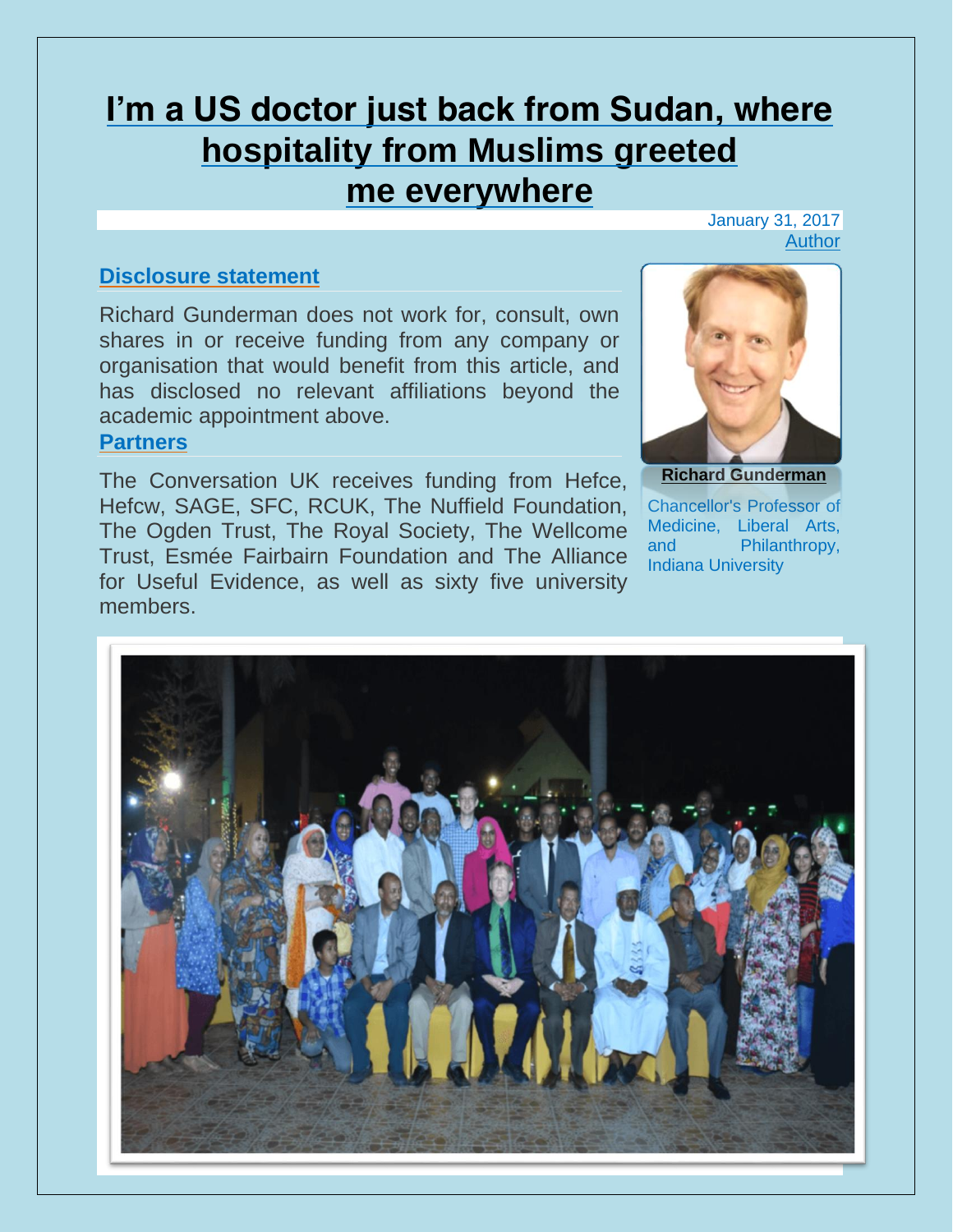Many Americans have never visited a predominantly Muslim country and may know relatively little about the faith of Islam. This is relevant in light of the Trump administration's recent [executive order](http://www.cnn.com/2017/01/28/politics/text-of-trump-executive-order-nation-ban-refugees/index.html) attempting to reduce terrorist threats to the U.S. by halting the issuance of visas to travelers from seven predominantly Muslim countries.

Having returned this month from Sudan, one of the countries affected by the ban, I wish to share my own firsthand experience of Islam – not Islamic extremists or Islamic terrorists, but Islamic hosts. As I have learned, hospitality and generosity are traits that receive considerable attention in both Islamic culture and the holy book of Islam, the Quran.

My visit to Sudan had several purposes. As a physician and radiologist, I was there to help them improve Sudanese doctors' use of medical imaging in the care of patients. As a university faculty member, I intended to offer insights into how to improve medical education and higher education. And my visit also aimed to help raise funds for the care of the needy, a purpose to which I will return later.

## **Hospitality in Islam**

Many Americans might be surprised to learn that one of the figures mentioned most frequently [\(69 times\)](https://en.wikipedia.org/wiki/List_of_people_mentioned_by_name_in_the_Quran) in the Quran is Abraham, the Old Testament patriarch. Only Jesus and Moses are mentioned more frequently. And one of Islamic culture's most often repeated stories about Abraham is how [graciously](https://www.biblegateway.com/passage/?search=Genesis+18) he received the strangers who visited him, to whom he offered the very best he had.

Of course, it is after Abraham extends the hand of hospitality to his visitors that he and his wife Sarah learn that they are to have a child, despite the fact that both are far beyond the age of childbearing. This powerful scriptural testimony to the generativity of hospitality is relished by all three of the world's Abrahamic faiths: Judaism, Christianity and Islam.

Elsewhere, [Al-Ghazali](http://www.sultan.org/books/TheMessageofIslam.pdf) says of the prophet Muhammad, "He used to honor his guests; he even spread his garment for a non-relative to sit on it. He used to offer his guest his own cushion. No one came to him as a guest but thought that he was the most generous of people." Scholar Mona Siddiqui has recently written a whole [book](http://yalebooks.com/book/9780300211863/hospitality-and-islam) on the importance of hospitality in the Islamic tradition.

As a visitor from a far-off land and an adherent of another faith, my own experiences in Sudan attested to the importance of hospitality in the Islamic tradition. Even people who were clearly in need went out of their way to make me as their guest feel comfortable, providing their best food and drink and offering their home as a place to stay.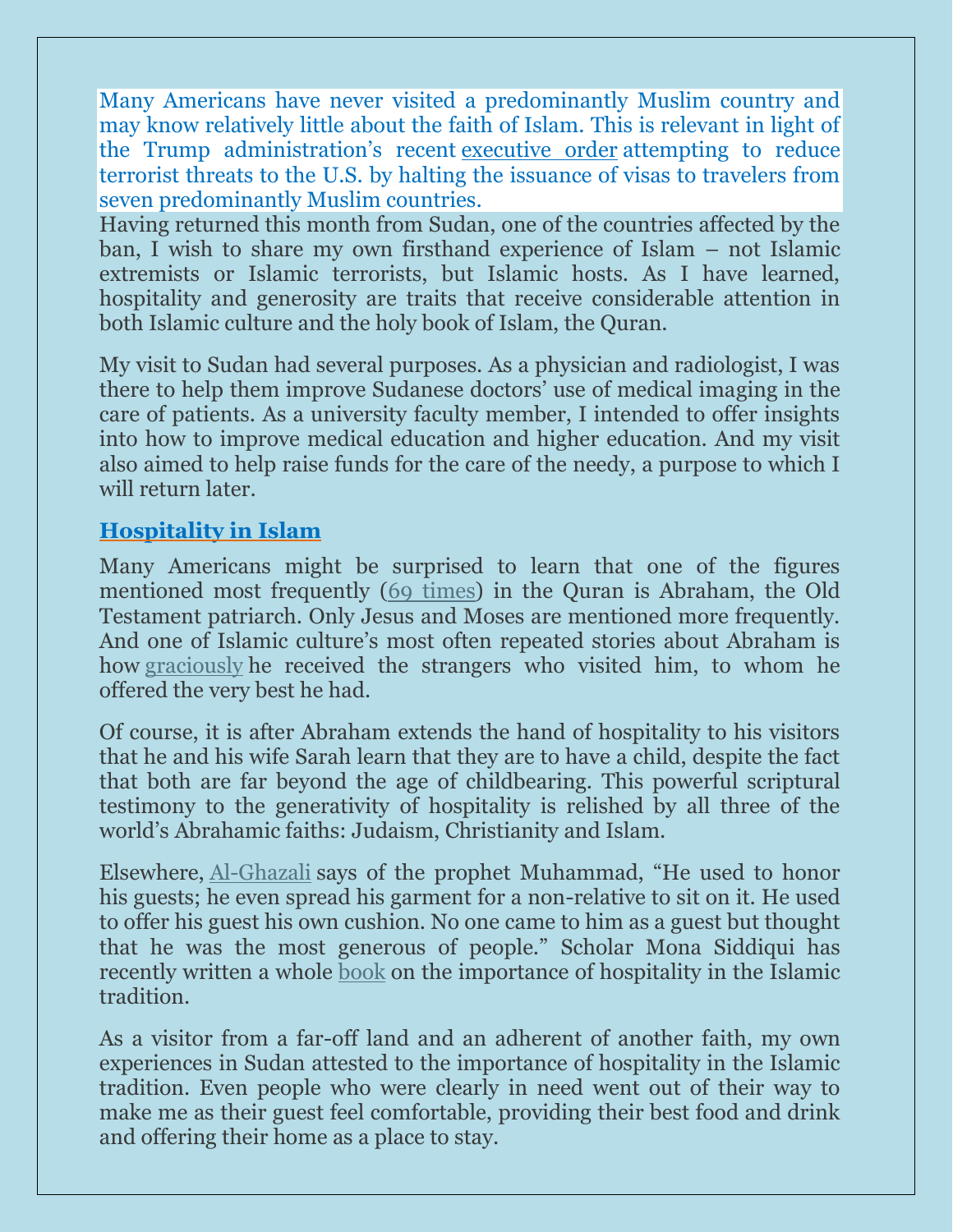I had the sense that my Muslim hosts saw hospitality not as a duty they were required to comply with but as an opportunity to shine at something that they cared deeply about. Hearing that a guest would soon arrive, a disabled, older woman promptly began sweeping the dirt floors of her dwelling, roused to vigor by the prospect of hosting a guest.

I had many occasions to offer words of encouragement and praise to the Sudanese people I met, but none brought a broader smile to their faces than my words of thanks for their adeptness at making a visitor feeling welcome. When I expressed surprise at their satisfaction in this, one of my hosts said, "There is nothing you can say that would mean more to Muslims than praise for their hospitality."

## **Generosity in Islam**

The faith of Islam is full of stories of generosity. Sadaqa, an Arabic word that could be translated as generosity, also means truthfulness, as in fidelity to the creator. The notion that we should give freely of what we have received from God is central to the Islamic faith. In addition to gifts of money and food, sadaqa can take the form of a simple act of appreciation or encouragement.

It is [said](https://www.islamicity.com/mosque/sunnah/bukhari/073.sbt.html) that the wife of the prophet Muhammad was once approached by a poor woman with two daughters, who asked for some alms. The wife of the prophet had nothing but a single date. Instead of telling the woman that she had nothing to give her, she instead gave her the date, which the woman in turn divided between her two daughters.

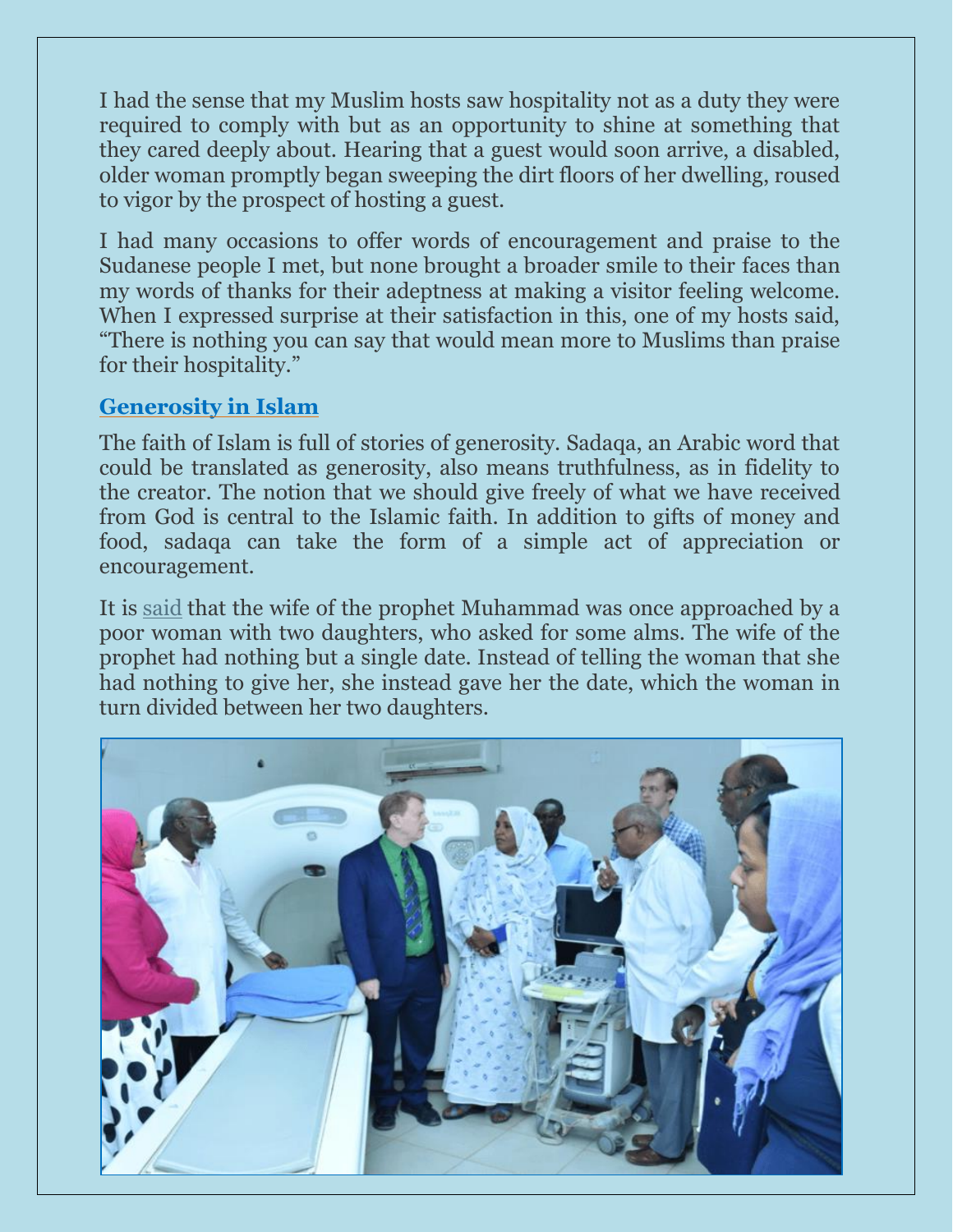The broken CT scanner that hadn't worked for 18 months.

I saw this demonstrated firsthand while I was in Khartoum, the capital of Sudan. One day during a visit to the hospital of the University of Khartoum, I was stunned to discover that the hospital had only one 15-year-old CT scanner, which had been inoperable for the past 18 months. For a U.S. physician, it is nearly impossible to imagine operating a hospital without a CT scanner. When we need to know if a patient has a [pulmonary embolism,](http://www.bmj.com/content/332/7534/156) one of the most common preventable causes of in-hospital death, we perform a CT scan. When we need to know if a patient is suffering from [appendicitis,](http://www.healthline.com/health/appendicitis) the most common cause of emergency abdominal surgery, we do a CT scan. It turned out that funds to repair the machine were simply unavailable. In fact, the room that housed the CT scanner was being used to perform ultrasound scans, so that at least the space would not go to waste. Back in the States, if the CT scanner at my hospital in Indianapolis went down for just 18 hours, it would be regarded as a crisis.

So we resolved to take action. On the last night of my visit to Sudan, a fundraising event – the first of its kind, I am told – was held for the radiology department at the university hospital. In attendance were some of the most powerful and wealthy individuals in Sudanese society. The purpose was to raise money to buy a new CT scanner.

As the keynote speaker, I had the opportunity to describe how CT was invented by the British engineer [Godfrey Hounsfield,](https://www.nobelprize.org/nobel_prizes/medicine/laureates/1979/) who worked at [EMI,](https://www.cnet.com/news/how-the-beatles-funded-the-ct-scan/) the company that held the Beatles' recording contract, and thus could afford to bankroll Hounsfield's foray into medical imaging. I shared with them that CT scanning is the most important medical innovation in the past 50 years. Hounsfield shared the Nobel Prize for Physiology or Medicine with Allan Cormack in 1979 for their invention to the CT scan.

To understand what happened next, it is important to know that the per capita GDP of Sudan averages [14 percent](http://www.tradingeconomics.com/sudan/gdp-per-capita) of the world average or US\$1,800, a figure that for the U.S. stands at \$53,000. Yet within 24 hours of the fundraising event, a total of \$350,000 had been raised, a huge outpouring of generosity that will make it possible to restore CT scanning to the patients at the university hospital.

## **The lessons of Sudan**

My experiences in Sudan led me to think that hospitality and generosity are far more characteristic of the Islamic faith than extremism and terrorism. It also evokes in me a deep longing for traits that many consider the best of America's – the very same virtues of making a guest feel welcome and giving